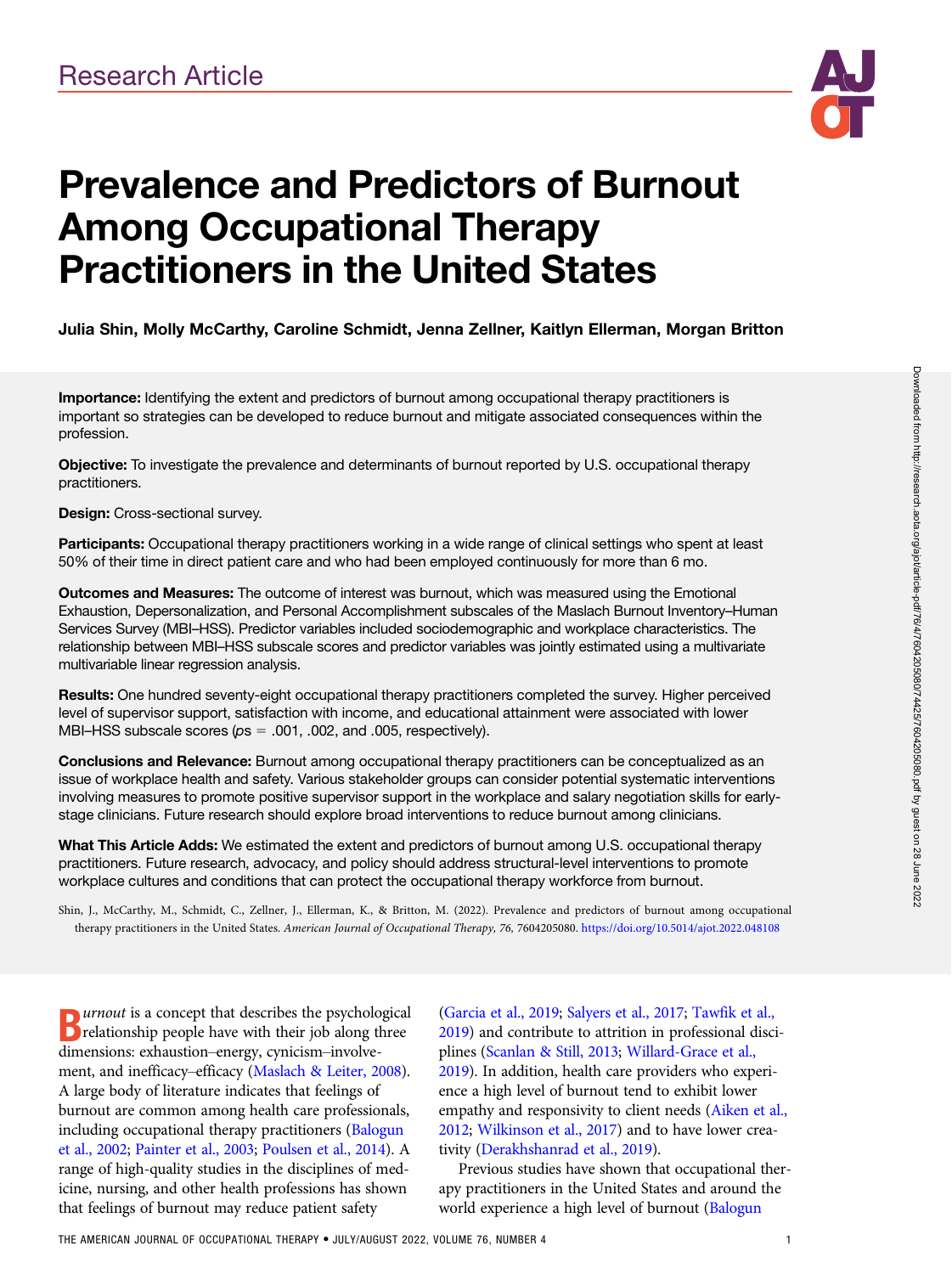[et al., 2002](#page-6-0); [Edwards & Dirette, 2010](#page-6-0); [Gupta et al.,](#page-6-0) [2012](#page-6-0); [Katsiana et al., 2021; Lloyd & King, 2001;](#page-6-0) [Painter](#page-6-0) [et al., 2003](#page-6-0)). This body of literature documents that among occupational therapy practitioners, burnout is associated with workplace issues, such as high workload and time demands ([Gupta et al., 2012](#page-6-0); [Lloyd](#page-6-0) [et al., 2005](#page-6-0); [Poulsen et al., 2014;](#page-6-0) [Wressle & Samuels](#page-7-0)[son, 2014](#page-7-0)), lack of resources at work ([Lloyd et al.,](#page-6-0) [2005](#page-6-0)), type of shift ([Escudero-Escudero et al., 2020\)](#page-6-0), lack of autonomy ([Gupta et al., 2012](#page-6-0)), and low satisfaction with income ([Balogun et al., 2002;](#page-6-0) [Poulsen](#page-6-0) [et al., 2014](#page-6-0)). Previous studies have also shown that burnout is associated with strains specific to the field of occupational therapy, such as pressure to adopt a generalist approach [\(Devery et al., 2018](#page-6-0)), underrecognized value of the profession [\(Devery et al., 2018;](#page-6-0) [Lloyd & King, 2001](#page-6-0)), lack of respect from colleagues [\(Gupta et al., 2012](#page-6-0)), and pressure to use nonoccupational practices [\(Devery et al., 2018\)](#page-6-0). Intrinsically located stressors that are specific to occupational therapy and associated with burnout include professional self-doubt [\(Lloyd et al., 2005](#page-6-0)), lack of professional identity ([Edwards & Dirette, 2010](#page-6-0)), and role conflict [\(Edwards & Dirette, 2010](#page-6-0)).

Several studies have examined burnout among U.S. occupational therapists. An article by [Stoykov et al.](#page-7-0) [\(2017\)](#page-7-0) reported that feelings of burnout among occupational therapy practitioners in a small mentorship program at one institution were associated with a desire to quit research. Other studies of burnout among U.S. occupational therapists have tended to focus on one geographic area or practice setting and are somewhat dated ([Balogun et al., 2002;](#page-6-0) [Edwards &](#page-6-0) [Dirette, 2010;](#page-6-0) [Rogers & Dodson, 1988\)](#page-6-0); therefore, the extent to which the findings apply to present-day circumstances in light of changes to clinical practice environments over the previous decades is unclear. Thus, the purpose of this study was to assess the extent and predictors of burnout in a national sample of U.S. occupational therapy practitioners in varied practice settings.

## Method

This study was a cross-sectional anonymous online survey fielded between October 2018 and January 2019. The Creighton University institutional review board approved of the study protocol.

### **Participants**

The participants were occupational therapy practitioners who met the following inclusion criteria: They (1) spent at least 50% of their scheduled work time providing direct care, (2) reported that they had worked  $\geq$ 6 mo continuously in their position, and (3) practiced in the United States. Practitioners who did not meet these criteria were excluded from the study.

Recruitment occurred through professional social media platforms, including selected groups on

Facebook, state-level occupational therapy organizations, and CommunOT. Participants were encouraged to invite their colleagues who met the inclusion criteria to also participate in the study.

#### Measures

Burnout was measured using the Maslach Burnout Inventory–Human Services Survey (MBI–HSS), which contains 22 statements that describe feelings of burnout across three subscales: Emotional Exhaustion (EE), Depersonalization (DE), and Personal Accomplishment (PA). For each statement, participants rate how frequently they experience feelings of burnout on a 7-point Likert scale ranging from 0 (never) to 6 (every day; [Maslach et al., 2016\)](#page-6-0). The MBI-HSS has been widely used in burnout research, and strong or acceptable psychometric properties have consistently been reported for various demographic populations [\(Mas](#page-6-0)[lach et al., 2016](#page-6-0)). [Maslach et al. \(2016](#page-6-0)) and [Leiter and](#page-6-0) [Maslach \(2016\)](#page-6-0) provided a thorough review of the instrument's standardization, psychometric properties, and most recent trends in burnout research using the MBI–HSS. As opposed to other burnout measures, the MBI–HSS addresses the three key dimensions of burnout, allowing a holistic evaluation of trends, causes, and consequences [\(Maslach et al., 2016\)](#page-6-0). The instrument is specifically tailored to measure burnout among health care professionals, such as occupational therapy practitioners, who interact frequently and intensely with clients [\(Leiter & Maslach, 2016; Maslach](#page-6-0) [et al., 2016\)](#page-6-0).

Sociodemographic and education-related variables included age, gender, marital status, satisfaction with income, educational attainment, and years of clinical experience in occupational therapy practice. Potential workplace predictors included practice setting, number of clients seen per day, and number of hours per day spent in direct patient care; in addition, respondents indicated the extent to which they felt supported by colleagues and supervisors by answering the following two questions: "What level of support do you feel you receive from your colleagues?" and "What level of support do you feel you receive from your supervisor?" The response options for both questions were high, medium, or low.

#### Statistical Analyses

Univariate analyses involved summarizing the characteristics of participants who provided responses for all relevant variables, including the three MBI–HSS subscales. The means, standard deviations, medians, interquartile ranges, and ranges for EE, DE, and PA scores were calculated. In this article, we report the univariate results in two ways [\(Maslach et al., 2016\)](#page-6-0). First, we report the summed score for each MBI–HSS subscale; this approach enables multivariate analysis and comparisons with prior research ([Maslach et al.,](#page-6-0) [2016](#page-6-0)). Second, we report the average score for each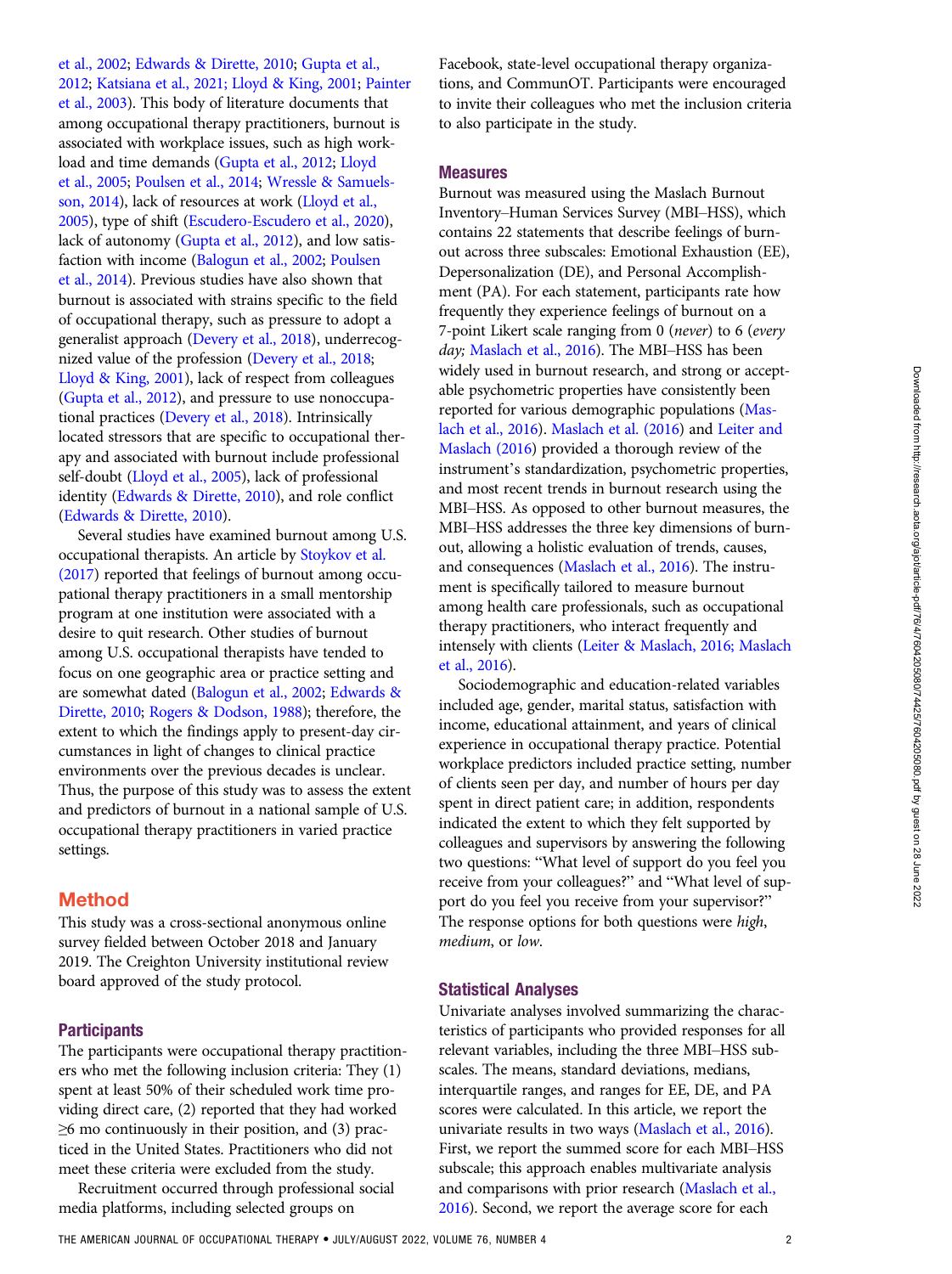MBI–HSS subscale; this approach improves the ease of interpretation because the results provide an average rating on a scale ranging from 0 (never) to 6 (every day).

Data analyses also included a multivariate approach. We used multivariable multivariate linear regression to model the relationships among the three dependent variables—EE, DE, and PA subscale scores—simultaneously in relation to the potential predictor variables. We selected this statistical approach rather than using three separate linear regression analyses because the dependent variables are conceptually and empirically related concepts ([Maslach et al., 2016](#page-6-0)). Thus, we used multivariable multivariate linear regression to simultaneously model EE, DE, and PA as dependent variables in the same regression model. The effect of each independent variable was tested using global tests of association across the three models. A Bonferroni adjustment accounted for multiple comparisons ( $\alpha$  of .05/7 = .007). Assumptions for all models were examined. All analyses were conducted in Stata Version 15.1.

# **Results**

A total of 248 people responded. We included 178 participants and their responses in the analysis; 70 participants (28%) were excluded because they had missing values for one of the relevant variables. Most participants included in the analysis were female ( $n =$ 167; 94%) and ranged in age from 22 to 69 yr  $(M =$ 39 yr,  $SD = 11$ ). The respondents also ranged in their highest educational attainment: One-fifth had a baccalaureate degree ( $n = 36$ ; 20%), and 80% had either a master's degree ( $n = 71$ ; 40%) or a doctoral degree  $(n = 71; 40\%)$ . The most common primary practice settings reported were skilled nursing facilities ( $n =$ 21), inpatient and outpatient pediatrics ( $n = 26$ ), and school-based settings ( $n = 20$ ). The participants perceived a range of support from their supervisors and colleagues, with almost half indicating a high degree of support from colleagues ( $n = 81$ ; 46%), but only about one-quarter indicating a high degree of support from their supervisors ( $n = 47$ ; 26%). Almost 60% reported satisfaction with their current income ( $n = 104$ ; 58%). The sample's full demographic characteristics are provided in [Table 1.](#page-2-0)

The univariate distributions of the MBI–HSS subscales using the summated rating scale method [\(Maslach et al., 2016](#page-6-0)) were as follows: for EE, the mean score was 26 ( $SD = 12$ , range = 1–51); for DE, it was 7 ( $SD = 6$ , range = 0–27); and for PA, it was 39 ( $SD = 6$ , range = 21–48; [Table 2\)](#page-3-0).

The distributions of these three variables using the average for each subscale were as follows: For EE, the mean value was 2.9, which means that, on average, participants reported feeling emotionally exhausted a few times per month. For DE, it was 1.4, which means that, on average, participants felt a sense of depersonalization between a few times per year or less and

#### <span id="page-2-0"></span>Table 1. Sample Characteristics

| <b>Characteristic</b>                               | n (%)       |  |  |  |
|-----------------------------------------------------|-------------|--|--|--|
| Gender, M (SD)                                      |             |  |  |  |
| Female                                              | 167 (93.8)  |  |  |  |
| Male                                                | 11(6.2)     |  |  |  |
| Age, yr, <i>M (SD</i> )                             | 38.8 (11.3) |  |  |  |
| <b>Marital status</b>                               |             |  |  |  |
| Single                                              | 51 (28.7)   |  |  |  |
| Married                                             | 112 (62.9)  |  |  |  |
| Divorced or widowed                                 | 15 (8.4)    |  |  |  |
| <b>Educational attainment</b>                       |             |  |  |  |
| Bachelor's degree                                   | 36 (20.2)   |  |  |  |
| Master's degree                                     | 71 (39.9)   |  |  |  |
| Doctoral degree                                     | 71 (39.9)   |  |  |  |
| Perceived support from supervisor                   |             |  |  |  |
| High                                                | 47 (26.4)   |  |  |  |
| Medium                                              | 77 (43.3)   |  |  |  |
| Low                                                 | 54 (30.3)   |  |  |  |
| Perceived support from colleagues                   |             |  |  |  |
| High                                                | 81 (45.5)   |  |  |  |
| Medium                                              | 69 (38.8)   |  |  |  |
| Low                                                 | 28 (15.7)   |  |  |  |
| Satisfaction with current income                    |             |  |  |  |
| Yes                                                 | 104 (58.4)  |  |  |  |
| No                                                  | 74 (51.6)   |  |  |  |
| Practice setting <sup>a</sup>                       |             |  |  |  |
| Skilled nursing facility                            | 21(15.4)    |  |  |  |
| Pediatrics (outpatient or inpatient)                | 26 (19.1)   |  |  |  |
| School                                              | 20 (14.7)   |  |  |  |
| Hospital (inpatient acute)                          | 23 (16.9)   |  |  |  |
| Home health                                         | 9(6.6)      |  |  |  |
| Hospital (inpatient rehabilitation)                 | 13 (9.6)    |  |  |  |
| Hospital (outpatient)                               | 9(6.6)      |  |  |  |
| Mixed                                               | 15 (11.0)   |  |  |  |
| Reported hours per day spent in direct patient care |             |  |  |  |
| Low $(1-4)$                                         | 14(8.0)     |  |  |  |
| Medium (5-8)                                        | 86 (48.9)   |  |  |  |
| High $(≥9)$                                         | 54 (30.7)   |  |  |  |
| <b>Other</b>                                        | 22 (12.6)   |  |  |  |
| Reported number of clients seen per day             |             |  |  |  |
| Low $(1-3)$                                         | 11(6.2)     |  |  |  |
| Medium (4-6)                                        | 49 (27.7)   |  |  |  |
| High $(\geq 7)$                                     | 109 (61.6)  |  |  |  |
| <b>Other</b>                                        | 8(4.5)      |  |  |  |
| Years of experience as an OT                        | 12.1 (10.8) |  |  |  |
|                                                     |             |  |  |  |

*Note.*  $N = 178$ . OT = occupational therapist.

<sup>a</sup>The eight most frequently reported practice settings are reported here; thus, the ns do not sum to 178.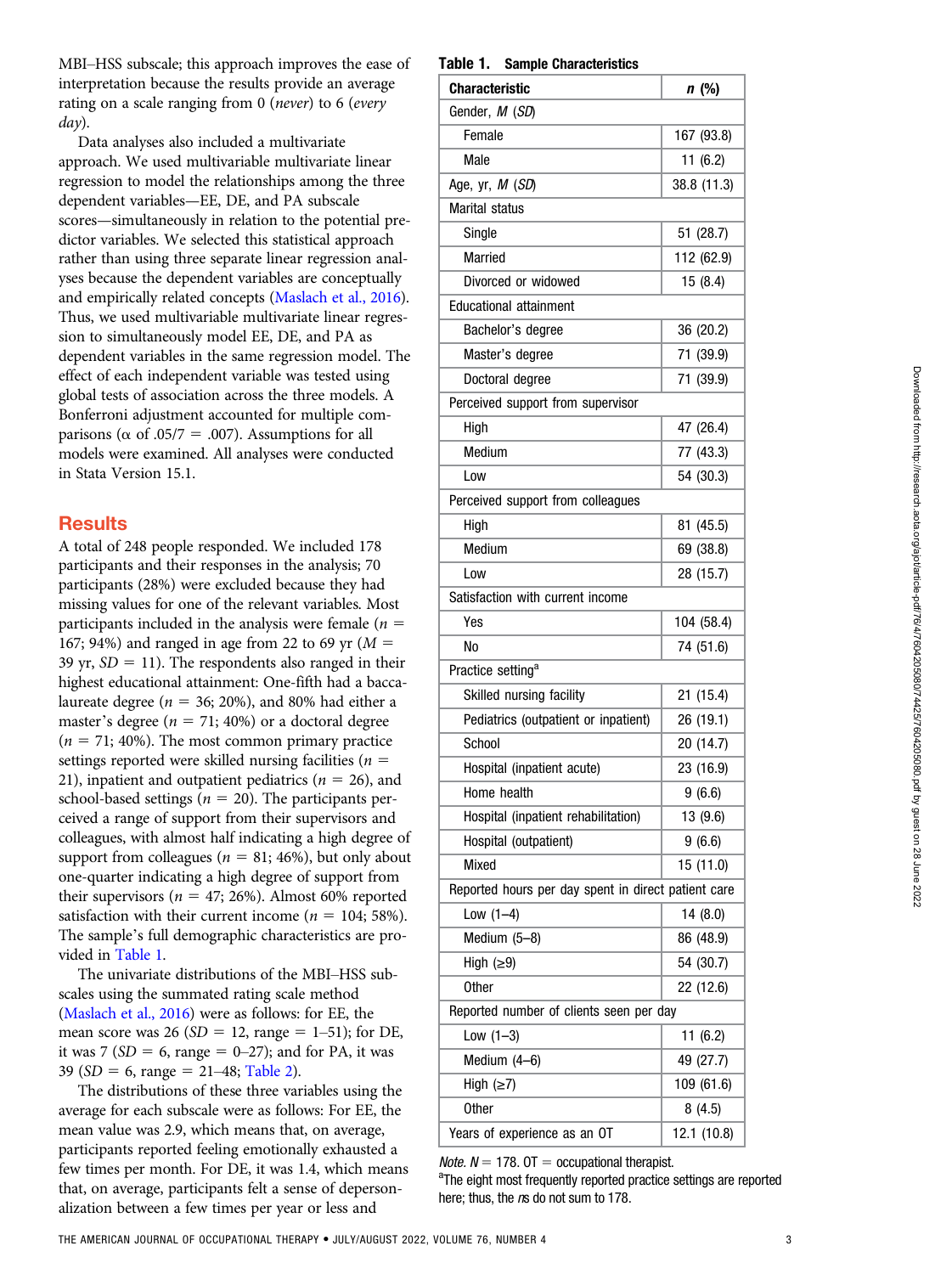<span id="page-3-0"></span>

|  | Table 2. Outcome Variables Used in the Multivariate Multiple Regression Analysis |  |  |  |  |  |
|--|----------------------------------------------------------------------------------|--|--|--|--|--|
|--|----------------------------------------------------------------------------------|--|--|--|--|--|

| <b>MBI-HSS Subscale</b>     | M (SD)     | Mdn  | 10R           | Range     |  |
|-----------------------------|------------|------|---------------|-----------|--|
| <b>Emotional Exhaustion</b> | 26.3(12.1) | 25.5 | $16.0 - 37.0$ | $1 - 51$  |  |
| Depersonalization           | 7.0(5.9)   | 5.0  | $3.0 - 11.0$  | $0 - 27$  |  |
| Personal Accomplishment     | 38.8(6.3)  | 40.0 | 35.0–44.0     | $21 - 48$ |  |

 $Note. N = 178. IQR = interquartile range; MBI–HSS = Maslach Burnout Inventory–Human Services Survey.$ 

monthly. For PA, it was 4.9, which means that, on average, participants felt a sense of personal accomplishment almost a few times per week [\(Figure 1\)](#page-3-1).

The multivariate multivariable linear regression model estimated the relationship between possible predictor variables and each of the outcome variables (EE, DE, and PA; [Table 3\)](#page-4-0). Important predictor variables in all three of the model's equations were educational attainment ( $p = .005$ ), perceived support from supervisor ( $p < .001$ ), and satisfaction with income ( $p = .002$ ).

Overall, greater support from one's supervisor was significantly associated with the MBI–HSS subscale scores ( $p < .001$ ). In particular, the participants with a high degree of support from their supervisor reported lower emotional exhaustion ( $\beta = -6.85$ , 95% confidence interval [CI]  $[-10.63, -2.53]$  and higher personal accomplishment ( $\beta$  = 2.95, 95% CI [0.73, 5.18]), whereas those who perceived a low degree of supervisor support had higher depersonalization  $(\beta = 2.10, 95\% \text{ CI } [0.02, 4.19])$  than people with a medium degree of supervisor support.

Satisfaction with income was associated with less burnout for all three subscales ( $p = .002$ ). The participants who were satisfied with their income reported lower emotional exhaustion ( $\beta = -6.36$ , 95% CI  $[-9.66, -3.05]$ , lower depersonalization ( $\beta = -2.01$ , 95% CI  $[-3.72, -0.30]$ ), and higher personal accomplishment ( $\beta = 1.86, 95\%$  CI [0.05, 3.68]).

The association between educational attainment was significant across all three equations ( $p = .005$ ),

#### <span id="page-3-1"></span>Figure 1. Distribution of self-reported feelings of burnout by MBI–HSS subscale.





such that having a doctoral degree compared with a baccalaureate degree was associated with lower emotional exhaustion ( $\beta = -6.33, 95\%$  CI [-11.02, -1.64]), lower depersonalization ( $\beta = -3.60, 95\%$  CI [6.02, -1.17]), and higher personal accomplishment ( $\beta = 4.41$ , 95%) CI [1.8, 6.98]). This trend was similar for those with a master's degree, although the point estimates for those having a doctoral degree were greater, particularly with respect to personal accomplishment.

## **Discussion**

In this article, we have described the distribution of burnout among occupational therapy practitioners across the United States in various practice settings. Factors that were protective against burnout across all three MBI–HSS subscales included support from one's supervisor, satisfaction with income, and higher educational attainment. Individual-level characteristics other than educational attainment were not associated with feelings of burnout.

Most of our findings harmonize with those of other studies. The finding that greater support from one's supervisor predicted lower burnout scores is consistent with [Scanlan and Still](#page-6-0)'s (2013) burnout study, which was completed with occupational therapists in mental health settings in Australia. In addition, we found that feelings of burnout were associated with dissatisfaction with income, which is consistent with findings about occupational therapy practitioners from Queensland, Australia [\(Poulsen et al., 2014\)](#page-6-0), and from New York City [\(Balogun et al., 2002](#page-6-0)). Other important structural factors associated with burnout noted in previous literature include high demands on practitioners' time, feeling overloaded at work, and other negative aspects of working conditions (Abao[glu et al., 2020;](#page-6-0) [Gupta](#page-6-0) [et al., 2012;](#page-6-0) [Poulsen et al., 2014;](#page-6-0) [Wressle & Samuels](#page-7-0)[son, 2014\)](#page-7-0).

In this study, we found that most individual-level characteristics did not predict burnout, although previous research is inconsistent regarding this association. [Balogun et al. \(2002\)](#page-6-0), [Edwards and Dirette \(2010](#page-6-0)), and [Katsiana et al. \(2021](#page-6-0)) found no association between burnout and demographic characteristics, although other scholars have noted an association between burnout and gender ([Scanlan & Still, 2013\)](#page-6-0), age [\(Escudero-Escudero et al., 2020;](#page-6-0) [Reis et al., 2018\)](#page-6-0), marital status ([Escudero-Escudero et al., 2020](#page-6-0)), and caregiving responsibilities [\(Escudero-Escudero et al.,](#page-6-0) [2020](#page-6-0)). The findings of this study suggest that higher educational attainment predicts lower burnout scores;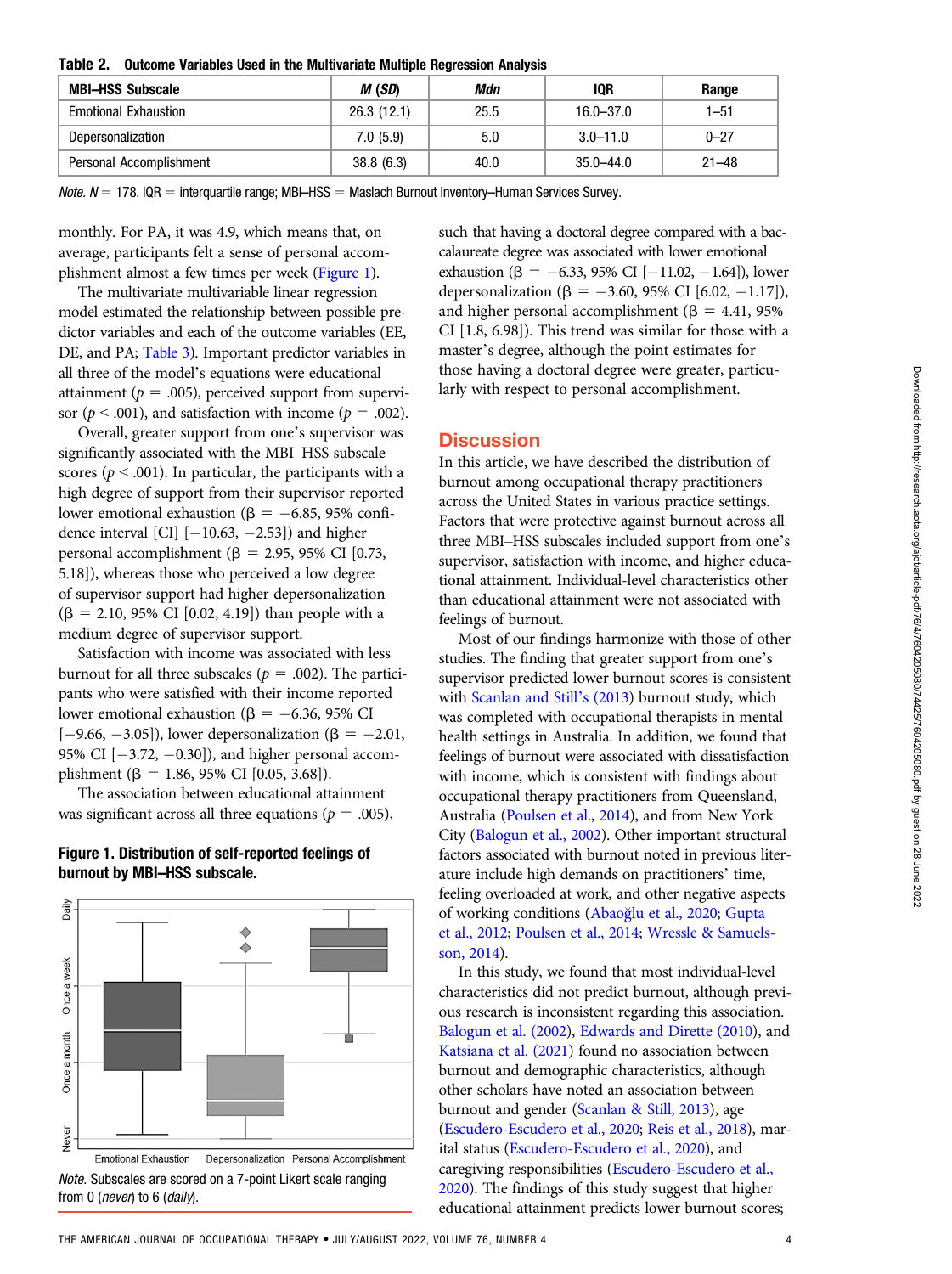<span id="page-4-0"></span>

| Table 3. | Multivariable Multivariate Regression of Burnout in Occupational Therapists |  |  |
|----------|-----------------------------------------------------------------------------|--|--|
|----------|-----------------------------------------------------------------------------|--|--|

|                                                           | <b>Outcome Variables</b>    |                                                     |                          |                  |                                |                 |             |
|-----------------------------------------------------------|-----------------------------|-----------------------------------------------------|--------------------------|------------------|--------------------------------|-----------------|-------------|
| <b>Predictor</b>                                          | <b>Emotional Exhaustion</b> |                                                     | <b>Depersonalization</b> |                  | <b>Personal Accomplishment</b> |                 |             |
| <b>Variable</b>                                           | β                           | 95% CI                                              | β                        | 95% CI           | $\beta$                        | 95% CI          | $p^{\rm a}$ |
| Gender, male<br>$(\text{ref.} = \text{female})$           | $-1.74$                     | $[-8.48, 5.00]$                                     | 0.55                     | $[-2.94, 4.04]$  | $-0.20$                        | $[-3.90, 3.49]$ |             |
| Age                                                       | $-0.09$                     | $[-0.26, 0.08]$                                     | $-0.08$                  | $[-0.17, 0.01]$  | 0.07                           | $[-0.02, 0.17]$ | .236        |
| Marital status (ref. $=$ single)                          |                             |                                                     |                          |                  |                                |                 | .201        |
| <b>Married</b>                                            | $-2.04$                     | $[-5.85, 1.77]$                                     | $-2.45*$                 | $[-4.42, -0.48]$ | 1.21                           | $[-0.88, 3.30]$ |             |
| Divorced or<br>widowed                                    | $-5.99$                     | $[-13.15, 1.17]$                                    | $-3.14$                  | $[-6.84, 0.57]$  | 3.04                           | $[-0.89, 6.97]$ |             |
| Educational attainment (ref. $=$ bachelor's degree)       |                             |                                                     |                          |                  |                                |                 | $.005*$     |
| Master's<br>degree                                        | $-4.02$                     | $[-8.63, 0.60]$                                     | $-2.59*$                 | $[-4.98, -0.20]$ | 1.51                           | $[-1.02, 4.04]$ |             |
| Doctoral<br>degree                                        | $-6.33**$                   | $[-11.02, -1.64]$                                   | $-3.60**$                | $[-6.02, -1.17]$ | $4.41**$                       | [1.84, 6.98]    |             |
|                                                           |                             | Perceived support from supervisor (ref. $=$ medium) |                          |                  |                                |                 | $.001**$    |
| High                                                      | $-6.58*$                    | $[-10.63, -2.53]$                                   | $-2.03$                  | $[-4.13, 0.06]$  | $2.95*$                        | [0.73, 5.18]    |             |
| Low                                                       | 4.00                        | $[-0.03, 8.02]$                                     | $2.10*$                  | [0.02, 4.19]     | $-0.72$                        | $[-2.93, 1.49]$ |             |
|                                                           |                             | Perceived support from colleagues (ref. $=$ medium) |                          |                  |                                |                 | .572        |
| High                                                      | $-2.31$                     | $[-5.87, 1.26]$                                     | $-0.02$                  | $[-1.87, 1.82]$  | 0.96                           | $[-0.99, 2.92]$ |             |
| Medium                                                    |                             |                                                     | —                        |                  | $\qquad \qquad$                |                 |             |
| Low                                                       | 0.67                        | $[-4.28, 5.62]$                                     | $-0.67$                  | $[-3.24, 1.89]$  | $-0.30$                        | $[-3.02, 2.42]$ |             |
| Satisfaction with<br>current income,<br>yes (ref. $=$ no) | $-6.36**$                   | $I-9.66. -3.051$                                    | $-2.01*$                 | $[-3.72, -0.30]$ | $1.86*$                        | [0.05, 3.68]    |             |
| $R^2$                                                     | $.29**$                     |                                                     | $.19**$                  |                  | $.21**$                        |                 |             |

Note.  $N = 178$ . Boldface indicates that the variable was statistically significant in both the multivariable multivariate linear regression and the global test of association with the Bonferroni adjustment.  $Cl =$  confidence interval; ref.  $=$  reference category.

<sup>a</sup>Global p value from multivariable multivariate linear regression using the Bonferroni correction for multiple comparisons ( $\alpha$  of .05/7 = .007).

 $* p < .007$ .  $* p < .001$ .

however, the mechanism underlying this association is unclear.

[Brown et al. \(2015](#page-6-0)) and [Griffiths and Padilla \(2006](#page-6-0)) discussed how graduates of doctoral-level occupational therapy programs are expected to be more autonomous, skillful at conducting interprofessional and evidence-based practice, and prepared to assume higher level leadership positions. It is plausible that occupational therapy practitioners with higher educational degrees may be exposed to a wider range of work opportunities, positions, and relationships; it is also possible that doctoral education may confer protection against burnout vis-a-vis coursework and mentorship opportunities. However, occupational therapy practitioners who do not have a doctoral degree may have more feelings of burnout related to having less autonomy in the workplace or feeling less valued as a member of the care team. Future research should explore this association with the goal of promoting an engaged workforce among

occupational therapy practitioners of all educational backgrounds.

The findings from this study suggest that the experience of burnout among occupational therapy practitioners is a psychosocial process [\(Martikainen](#page-6-0) [et al., 2002\)](#page-6-0) involving factors at the macro and meso levels (i.e., adequacy of supervisor support provided at workplace, satisfaction with income expected within the profession). The macro-level issues cannot be fully addressed by an individual practitioner, but they could be addressed more broadly through advocacy and intervention by health care organizations, professional associations, and educational institutions [\(Brown &](#page-6-0) [Pashniak, 2018](#page-6-0); [Durocher et al., 2016](#page-6-0); [Reis et al.,](#page-6-0) [2018](#page-6-0)).

[Brown and Pashniak \(2018](#page-6-0)) framed the psychological hazards for occupational therapy practitioners as an issue of workplace health and safety with the potential for a public health approach to risk reduction; specifically, they argued that employers have legal responsibilities to protect the health, including the

Downloaded from http://research.aota.org/ajot/article-pdf/7604205080/74425/7604205080.pdf by guest on 28 June 2022 Downloaded from http://research.aota.org/ajot/article-pdf/76/4/7604205080/74425/7604205080.pdf by guest on 28 June 2022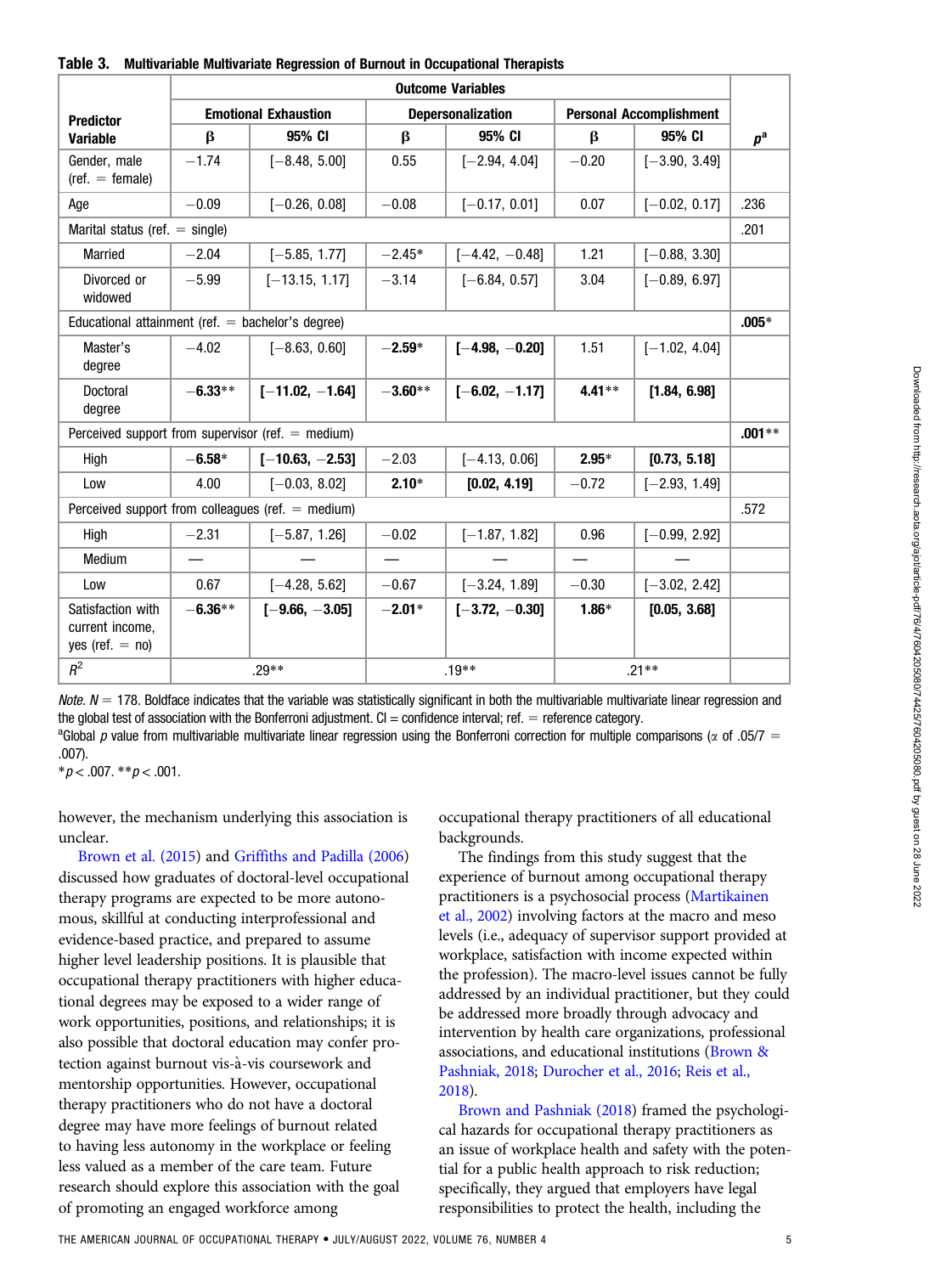Downloaded from http://research.aota.org/ajot/article-pdf/7604205080/74425/7604205080.pdf by guest on 28 June 2022 Downloaded from http://research.aota.org/ajot/article-pdf/76/4/7604205080/74425/7604205080.pdf by guest on 28 June 2022

psychological health, of employees, and they articulated the role that diverse stakeholder groups can play to protect the health of occupational therapy practitioners. In the wake of the survey conducted by [Brown](#page-6-0) [and Pashniak \(2018\),](#page-6-0) the Society of Alberta Occupational Therapists (SAOT) developed a public domain website ([SAOT, n.d.\)](#page-7-0) that provides resources for supporting the psychological health of occupational therapy practitioners, including evidence-based recommendations and guidance about implementation for stakeholders in government, education and research, accreditation and regulatory bodies, employers and managers, and professional unions [\(SAOT, 2016\)](#page-7-0). This framework could be adapted to future burnout prevention work and psychological health and safety efforts in the United States.

Beyond reconceptualizing the individual experience of burnout as a macro-level pattern and initiating macro-level interventions to reduce it, there are also strategies that individual occupational therapy practitioners can use to reduce their individual experience of burnout. There is strong support for practices such as mindfulness programs, relaxation techniques, and coping strategies [\(Burton et al., 2017;](#page-6-0) [Lomas et al.,](#page-6-0) [2019](#page-6-0); [Luken & Sammons, 2016;](#page-6-0) [Maslach et al., 2016](#page-6-0)). Such strategies could be protective for individual occupational therapy practitioners.

[Richards and Vall](#page-6-0)ée (2020) discussed the need for occupational therapy salaries to reflect the rising cost of education, especially with the increasing higher educational requirements to become an entry-level occupational therapy practitioner. The mismatch between the cost of education and the income potential of various health care professions, which can lead to dissatisfaction with salary accepted as a norm within the profession, has been described in several recent studies (e.g., [Chisholm-Burns et al., 2019](#page-6-0); [Pabian et al.,](#page-6-0) [2018](#page-6-0)). In addition to occupational therapy students and practitioners being trained on job search and negotiation skills to secure employment opportunities that reflect competitive wages, educational programs and professional organizations can assume systematic perspectives to approach and mitigate the observed imbalance. [Pabian et al. \(2018\)](#page-6-0) highlighted that when students accrue excessive educational debt to offset the rising cost of health care education, they are more likely to face financial challenges and develop greater expectations of salary, which may not be matched by health care funding and reimbursement schedules that are not growing at the same rate. [Chisholm-Burns](#page-6-0) [et al. \(2019\)](#page-6-0) urged that doctoral-granting health care programs consider endorsing debt-minimizing strategies to reduce financial stress and subsequent negative consequences for practitioners.

## Limitations

The current study has several limitations. One limitation is that the small sample size of 178 participants; therefore, the extent to which the sample generalizes

to occupational therapists in the United States is unclear. Another limitation is the potential for response bias and response fatigue. We did not address regional variability in the prevalence and predictors of burnout. Finally, a limitation of the MBI–HSS is that the thresholds for what constitute low, moderate, and high levels of burnout are not clearly defined and used consistently in the previous literature; however, recent scholarship about patterns of the MBI–HSS subscale scores have added important nuance and framing to this discourse, as discussed by [Leiter and Maslach \(2016](#page-6-0)).

# Implications for Occupational Therapy Practice

The results of this study have the following implications for occupational therapy practice:

- Burnout among occupational therapy practitioners can be conceptualized as an issue of workplace health and safety with the potential for broad interventions involving varied stakeholder groups to address it.
- Supervisors have a role in reducing burnout by promoting a workplace culture and policies that are supportive of occupational therapy practitioners of all educational backgrounds.
- Income satisfaction was protective against feelings of burnout. Professional associations, mentors, and educators may help occupational therapy practitioners advocate for salaries as a way of preventing or reducing burnout.

# Conclusion

Individual-level characteristics were not associated with burnout, although education and workplace characteristics were; specifically, supervisor support, satisfaction with income, and higher educational attainment were protective against burnout. Burnout can significantly affect both the quality and the effectiveness of the care provided by occupational therapy practitioners, and it can have serious implications for practitioners, clients, and health care organizations [\(Aiken et al., 2012](#page-6-0), [Garcia et al., 2019;](#page-6-0) [Maslach et al.,](#page-6-0) [2016](#page-6-0); [Salyers et al., 2017\)](#page-6-0). Broad intervention approaches addressing structural factors could reduce burnout among occupational therapy practitioners in the United States. Future research, advocacy, and policy should address structural and organizational factors related to burnout to mitigate the associated consequences and promote a productive and thriving occupational therapy workforce.

# Acknowledgments

We thank the Center for Undergraduate Research and Scholarship at Creighton University for funding and supporting this study.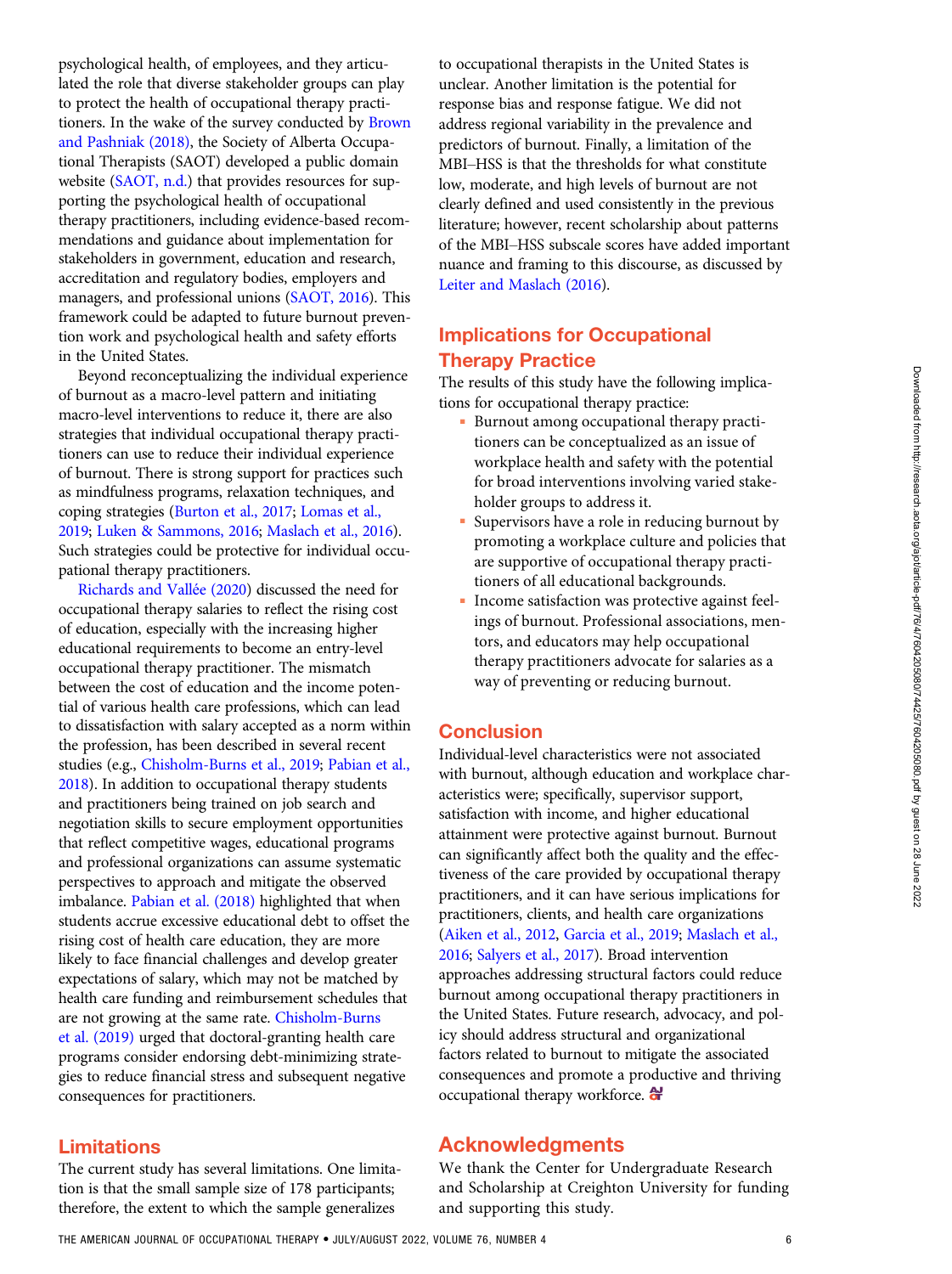# <span id="page-6-0"></span>**References**

- Abaoglu, H., Demirok, T., & Kayõhan, H. (2020). Burnout and its relationship with work-related factors among occupational therapists working in public sector in Turkey. Scandinavian Journal of Occupational Therapy, 28, 294–303. [https://doi.org/10.1080/](https://doi.org/10.1080/11038128.2020.1735513) [11038128.2020.1735513](https://doi.org/10.1080/11038128.2020.1735513)
- Aiken, L. H., Sermeus, W., Van den Heede, K., Sloane, D. M., Busse, R., McKee, M., . . . Kutney-Lee, A. (2012). Patient safety, satisfaction, and quality of hospital care: Cross sectional surveys of nurses and patients in 12 countries in Europe and the United States. BMJ, 344, e1717. <https://doi.org/10.1136/bmj.e1717>
- Balogun, J. A., Titiloye, V., Balogun, A., Oyeyemi, A., & Katz, J. (2002). Prevalence and determinants of burnout among physical and occupational therapists. Journal of Allied Health, 31, 131–139.
- Brown, C. A., & Pashniak, L. M. (2018). Psychological health and occupational therapists: Burnout, engagement and work addiction. Work, 60, 513–525. <https://doi.org/10.3233/WOR-182759>
- Brown, T., Crabtree, J. L., Mu, K., & Wells, J. (2015). The entry-level occupational therapy clinical doctorate: Advantages, challenges, and international issues to consider. Occupational Therapy in Health Care, 29, 240–251. <https://doi.org/10.3109/07380577.2015.1013597>
- Burton, A., Burgess, C., Dean, S., Koutsopoulou, G. Z., & Hugh-Jones, S. (2017). How effective are mindfulness-based interventions for reducing stress among healthcare professionals? A systematic review and meta-analysis. Stress and Health, 33, 3–13. [https://doi.org/](https://doi.org/10.1002/smi.2673) [10.1002/smi.2673](https://doi.org/10.1002/smi.2673)
- Chisholm-Burns, M. A., Spivey, C. A., Stallworth, S., & Zivin, J. G. (2019). Analysis of educational debt and income among pharmacists and other health professionals. American Journal of Pharmaceutical Education, 83, 7460. <https://doi.org/10.5688/ajpe7460>
- Derakhshanrad, S. A., Piven, E., & Zeynalzadeh Ghoochani, B. (2019). The relationships between problem-solving, creativity, and job burnout in Iranian occupational therapists. Occupational Therapy in Health Care, 33, 365–380. [https://doi.org/10.1080/](https://doi.org/10.1080/07380577.2019.1639098) [07380577.2019.1639098](https://doi.org/10.1080/07380577.2019.1639098)
- Devery, H., Scanlan, J. N., & Ross, J. (2018). Factors associated with professional identity, job satisfaction and burnout for occupational therapists working in eating disorders: A mixed methods study. Australian Occupational Therapy Journal, 65, 523–532. [?https://doi.](https://doi.org/10.1111/1440-1630.12503) [org/10.1111/1440-1630.12503](https://doi.org/10.1111/1440-1630.12503)
- Durocher, E., Kinsella, E. A., McCorquodale, L., & Phelan, S. (2016). Ethical tensions related to systemic constraints: Occupational alienation in occupational therapy practice. OTJR: Occupation, Participation and Health, 36, 216–226. [https://doi.org/10.1177/](https://doi.org/10.1177/1539449216665117) [1539449216665117](https://doi.org/10.1177/1539449216665117)
- Edwards, H., & Dirette, D. (2010). The relationship between professional identity and burnout among occupational therapists. Occupational Therapy in Health Care, 24, 119–129. [https://doi.org/10.3109/](https://doi.org/10.3109/07380570903329610) [07380570903329610](https://doi.org/10.3109/07380570903329610)
- Escudero-Escudero, A. C., Segura-Fragoso, A., & Cantero-Garlito, P. A. (2020). Burnout syndrome in occupational therapists in Spain: Prevalence and risk factors. International Journal of Environmental Research and Public Health, 17, 3164. [https://doi.org/10.3390/](https://doi.org/10.3390/ijerph17093164) [ijerph17093164](https://doi.org/10.3390/ijerph17093164)
- Garcia, C. L., Abreu, L. C., Ramos, J. L. S., Castro, C. F. D., Smiderle, F. R. N., Santos, J. A. D., & Bezerra, I. M. P. (2019). Influence of burnout on patient safety: Systematic review and meta-analysis. Medicina, 55, 553. <https://doi.org/10.3390/medicina55090553>
- Griffiths, Y., & Padilla, R. (2006). National status of the entry-level doctorate in occupational therapy (OTD). American Journal of Occupational Therapy, 60, 540–550. <https://doi.org/10.5014/ajot.60.5.540>
- Gupta, S., Paterson, M. L., Lysaght, R. M., & von Zweck, C. M. (2012). Experiences of burnout and coping strategies utilized by occupational

therapists. Canadian Journal of Occupational Therapy, 79, 86–95. <https://doi.org/10.2182/cjot.2012.79.2.4>

- Katsiana, A., Galanakis, M., Saprikis, V., Tsiamitros, D., & Stalikas, A. (2021). Psychological resilience and burnout levels in occupational therapists in Greece: An epidemiological nationwide research. Psychology, 12, 86–106. <https://doi.org/10.4236/psych.2021.121006>
- Leiter, M. P., & Maslach, C. (2016). Latent burnout profiles: A new approach to understanding the burnout experience. Burnout Research, 3, 89–100. <https://doi.org/10.1016/j.burn.2016.09.001>
- Lloyd, C., & King, R. (2001). Work-related stress and occupational therapy. Occupational Therapy International, 8, 227-243. [https://doi.](https://doi.org/10.1002/oti.148) [org/10.1002/oti.148](https://doi.org/10.1002/oti.148)
- Lloyd, C., McKenna, K., & King, R. (2005). Sources of stress experienced by occupational therapists and social workers in mental health settings. Occupational Therapy International, 12, 81-94. [https://doi.](https://doi.org/10.1002/oti.17) [org/10.1002/oti.17](https://doi.org/10.1002/oti.17)
- Lomas, T., Medina, J. C., Ivtzan, I., Rupprecht, S., & Eiroa-Orosa, F. J. (2019). Mindfulness-based interventions in the workplace: An inclusive systematic review and meta-analysis of their impact upon wellbeing. Journal of Positive Psychology, 14, 625-640. [https://doi.org/](https://doi.org/10.1080/17439760.2018.1519588) [10.1080/17439760.2018.1519588](https://doi.org/10.1080/17439760.2018.1519588)
- Luken, M., & Sammons, A. (2016). Systematic review of mindfulness practice for reducing job burnout. American Journal of Occupational Therapy, 70, 7002250020. <https://doi.org/10.5014/ajot.2016.016956>
- Martikainen, P., Bartley, M., & Lahelma, E. (2002). Psychosocial determinants of health in social epidemiology. International Journal of Epidemiology, 31, 1091–1093. <https://doi.org/10.1093/ije/31.6.1091>
- Maslach, C., Jackson, S. E., & Leiter, M. P. (2016). Maslach Burnout Inventory manual (4th ed.). Mind Garden.
- Maslach, C., & Leiter, M. P. (2008). Early predictors of job burnout and engagement. Journal of Applied Psychology, 93, 498–512. [https://doi.](https://doi.org/10.1037/0021-9010.93.3.498) [org/10.1037/0021-9010.93.3.498](https://doi.org/10.1037/0021-9010.93.3.498)
- Pabian, P. S., King, K. P., & Tippett, S. (2018). Student debt in professional doctoral health care disciplines. Journal of Physical Therapy Education, 32, 159–168. [https://doi.org/10.1097/](https://doi.org/10.1097/JTE.0000000000000044) [JTE.0000000000000044](https://doi.org/10.1097/JTE.0000000000000044)
- Painter, J., Akroyd, D., Elliot, S., & Adams, R. D. (2003). Burnout among occupational therapists. Occupational Therapy in Health Care, 17, 63–78. [https://doi.org/10.1080/J003v17n01\\_06](https://doi.org/10.1080/J003v17n01_06)
- Poulsen, A. A., Meredith, P., Khan, A., Henderson, J., Castrisos, V., & Khan, S. R. (2014). Burnout and work engagement in occupational therapists. British Journal of Occupational Therapy, 77, 156–164. <https://doi.org/10.4276/030802214X13941036266621>
- Reis, H. I. S., Vale, C., Camacho, C., Estrela, C., & Dixe, M. D. A. (2018). Burnout among occupational therapists in Portugal: A study of specific factors. Occupational Therapy in Health Care, 32, 275–289. <https://doi.org/10.1080/07380577.2018.1497244>
- Richards, L. G., & Vallée, C. (2020). Not just mortality and morbidity but also function: Opportunities and challenges for occupational therapy in the World Health Organization's Rehabilitation 2030 initiative. American Journal of Occupational Therapy, 74, 7402070010. [https://](https://doi.org/10.5014/ajot.2020.742005) [doi.org/10.5014/ajot.2020.742005](https://doi.org/10.5014/ajot.2020.742005)
- Rogers, J. C., & Dodson, S. C. (1988). Burnout in occupational therapists. American Journal of Occupational Therapy, 42, 787–792. [https://doi.](https://doi.org/10.5014/ajot.42.12.787) [org/10.5014/ajot.42.12.787](https://doi.org/10.5014/ajot.42.12.787)
- Salyers, M. P., Bonfils, K. A., Luther, L., Firmin, R. L., White, D. A., Adams, E. L., & Rollins, A. L. (2017). The relationship between professional burnout and quality and safety in healthcare: A metaanalysis. Journal of General Internal Medicine, 32, 475-482. [https://](https://doi.org/10.1007/s11606-016-3886-9) [doi.org/10.1007/s11606-016-3886-9](https://doi.org/10.1007/s11606-016-3886-9)
- Scanlan, J. N., & Still, M. (2013). Job satisfaction, burnout and turnover intention in occupational therapists working in mental health. Australian Occupational Therapy Journal, 60, 310–318. [https://doi.](https://doi.org/10.1111/1440-1630.12067) [org/10.1111/1440-1630.12067](https://doi.org/10.1111/1440-1630.12067)